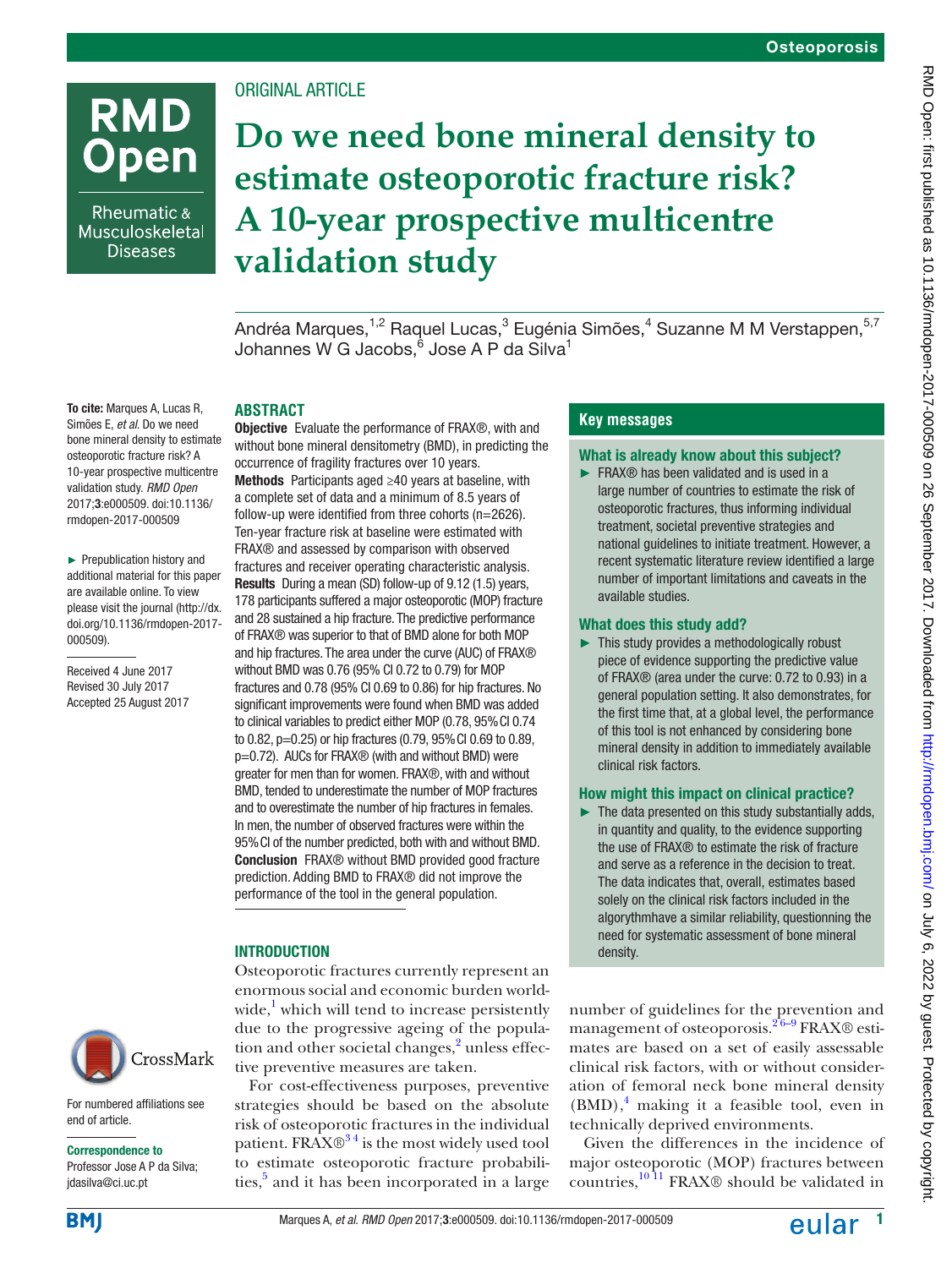national cohorts to optimise its predictive value in each country.<sup>[4](#page-6-4)</sup> A recent systematic review<sup>12</sup> demonstrated that this has not always been done and that most validation studies have significant bias, especially recruitment bias regarding the target population, and missing data on clinical risk factors. Few of these studies worldwide have been conducted in the general population.<sup>[12](#page-6-6)</sup>

The purpose of this study was to evaluate the performance of FRAX® in predicting the 10-year probability of osteoporotic fractures using data from three prospective cohorts from the general population. We also investigated the value of adding BMD to the clinical parameters of FRAX®.

#### **METHODS**

For this study, data of three different Portuguese cohorts, SAOL, IPR and EPIPorto (from centre, south and north of the country, respectively), were combined. Only persons aged >40 years and with a complete set of data on FRAX® clinical risk factors were included. There were no other exclusion criteria.

More details on cohorts and selection of participants can be found on online [supplementary material.](https://dx.doi.org/10.1136/rmdopen-2017-000509) Online [supplementary figure 1](https://dx.doi.org/10.1136/rmdopen-2017-000509) shows the disposition of participants during follow-up and numbers used for data analysis.

#### BMD evaluation

Dual energy X-ray absorptiometry (DXA) scans of the spine and proximal femur of the non-dominant side were performed at the baseline visit of all participants, using a Hologic QDR 4500/c bone densitometer in all cases. A daily quality exam was performed every day to ensure the quality of the exams performed in the bone densitometer (as recommended by the manufacture); a welltrained technician in every cohort performed the exams. Participants without femoral BMD measurement at baseline were excluded. Hip T scores were used as provided by the bone densitometer on the basis of NHANES III (Third National Health and Nutrition Examination Survey) reference values.<sup>[13](#page-6-7)</sup>

#### **Fractures**

The first new fracture during follow-up and the date on which it occurred were self-reported at the follow-up visit in all cohorts. In the SAOL cohort, fracture reports were confirmed by clinical file review in all but 2 of 52 fractures.

The fracture outcome of interest in this analysis was new first hip fracture and fracture of either the hip, wrist, shoulder or clinical fracture of the spine (MOP), regardless of the degree of trauma, so as to conform to the definition of hip, and MOP fracture by FRAX®.

#### FRAX® predictions

The 10-year fracture risk estimates for hip and MOP fractures (with and without adding the variable femoral neck BMD) for each individual case were assessed using the

Portuguese version of the FRAX® tool by an operator who was blinded for the fracture outcomes. All variables were defined exactly as prescribed by FRAX®.

All three cohort studies had been approved by local ethics committees, and informed consent had been obtained from all patients. The Research Ethics Board of Faculty of Medicine of Coimbra University approved the current analysis.

#### **STATISTICS**

Follow-up time for the fracture analyses was truncated at 10 years, when applicable, to correspond with the 10-year fracture risk estimates from FRAX®. Of participants who deceased during follow-up (n=292), fracture data were collected from family members and included in the analyses, according to the assumption of the tool. $10$  Data for survival analyses was censored at the date of first fracture, date of death or 10 years without fractures or end of follow-up before 10 years without fractures (as described in Methods, participants from EPIPorto did not complete 10 years of follow-up).

Descriptive statistics for demographic and baseline characteristics are presented as mean (SD) or median (IQR) for continuous variables or count (percentage) for categorical variables.

Crude comparisons of parameters of participants with fractures versus those with no fractures were performed with  $\chi^2$  tests and Mann-Whitney U test.

Cox proportional hazards models were constructed for MOP and for hip fracture prediction separately, to assess the contributions of the individual FRAX® variables. Cox proportional hazards takes time into account, thus the shorter duration of follow-up in EPIPorto was not an issue for those who had a first new fracture during this follow-up. Receiver operating characteristic (ROC) area under the curve (AUC) analyses were conducted to explore the fracture risk stratification using FRAX® with and without BMD and the prediction of BMD alone (femoral neck T score or minimum value at any site). An AUC of 0.50 indicates a result no better than chance, an AUC  $>0.5-0.6$  or  $<0.5-0.4$ : poor discriminative value, 0.6–0.8 or 0.2–0.4: moderate discriminative value and  $>0.8$  or  $< 0.2$ : high discriminative value<sup>14</sup>; only AUCs with CI excluding 0.5 are statistically significant. Pairwise comparison of AUCs ROC was performed using MedCalc (V.14.8.1). Sensitivity analyses were performed by excluding data from EPIPorto given their shorter follow-up. Kaplan-Meier curves were plotted, showing fracture incidence over time by cohort.

We assessed the fit of predicted values of FRAX® by comparing the observed proportion of participants who sustained a first new fracture with the proportion predicted by FRAX®. These analyses were undertaken in the entire cohort and then repeated in the cohort divided into clinically relevant subgroups for age and gender.

Statistical analyses were performed with SPSS for Windows (V.20.0). We applied STROBE (**Strengthening**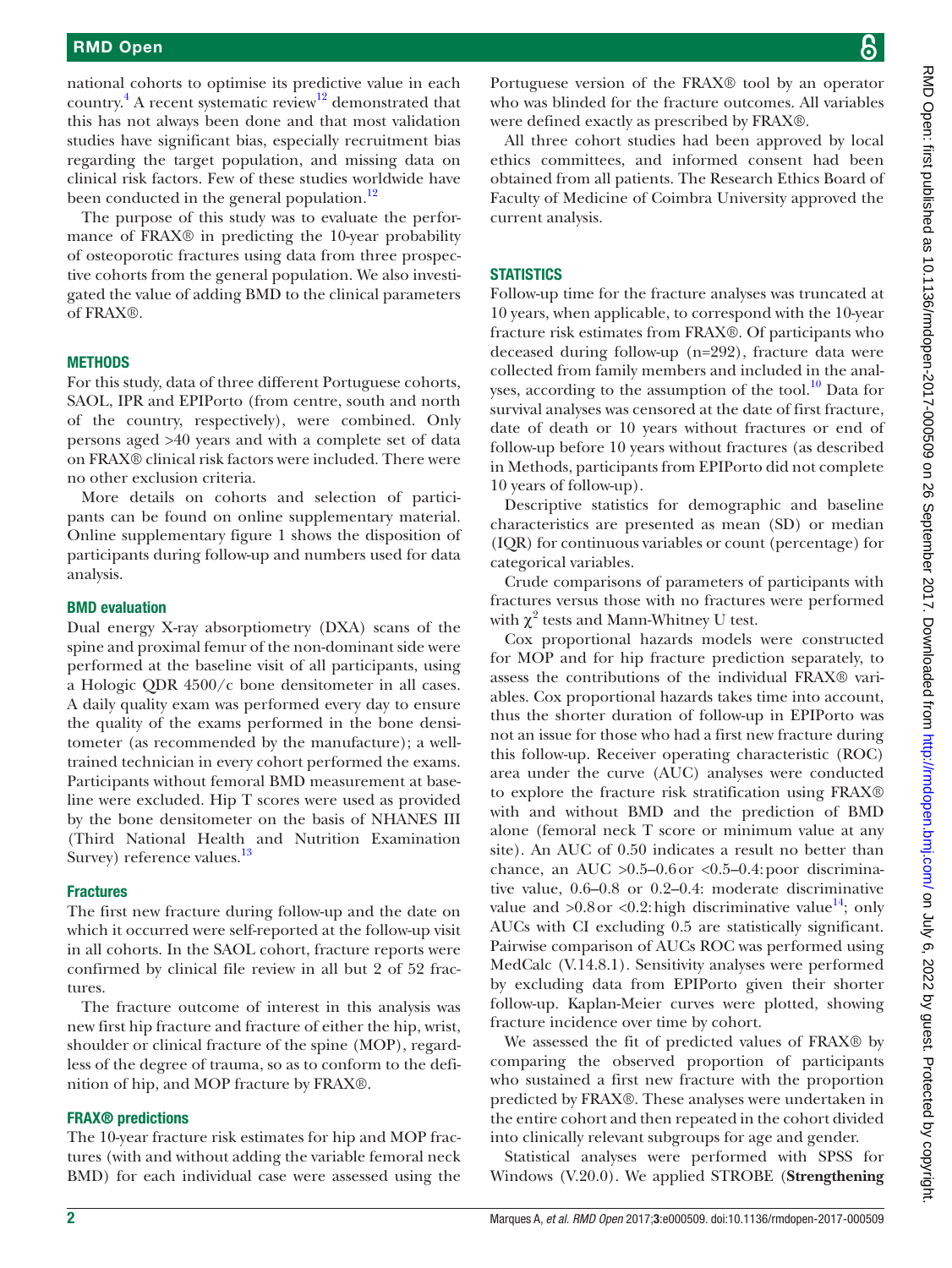<span id="page-2-0"></span>

| Baseline characteristics of participants and baseline FRAX® risk estimates<br><b>Table 1</b> |                  |                     |                  |  |  |  |
|----------------------------------------------------------------------------------------------|------------------|---------------------|------------------|--|--|--|
|                                                                                              | All              | <b>Men</b>          | Women            |  |  |  |
| N, n (%)                                                                                     | 2626             | 683 (27)            | 1943 (73.0)      |  |  |  |
| Age, mean (SD)                                                                               | 58.2 (10.2)      | 60.3 (11.4)         | 57.7 (9.9)       |  |  |  |
| 40-59, n (%)                                                                                 | 1495 (56.9)      | 352 (51.5)          | 1143 (58.8)      |  |  |  |
| 60-74, n (%)                                                                                 | 950 (36.2)       | 260 (38.1)          | 690 (35.5)       |  |  |  |
| ≥75, n $(%)$                                                                                 | 181 (6.9)        | 71 (10.4)           | 110(5.7)         |  |  |  |
| BMI, mean (SD)                                                                               | 27.3(4.5)        | 75.5 (11.9)         | 66.4 (11.6)      |  |  |  |
| Previous fracture, n (%)                                                                     | 512 (19.5)       | 153 (22.4)          | 359 (18.5)       |  |  |  |
| Parent hip fractures, n (%)                                                                  | 213(8.1)         | 50(7.3)             | 163 (8.4)        |  |  |  |
| Current smoking, n (%)                                                                       | 612 (23.3)       | 344 (50.4)          | 268 (13.8)       |  |  |  |
| Oral glucocorticoids, n (%)                                                                  | 182 (6.9)        | 38(5.6)             | 144 (7.4)        |  |  |  |
| Rheumatoid arthritis, n (%)                                                                  | 128 (4.9)        | 18(2.6)             | 110(5.7)         |  |  |  |
| Secondary osteoporosis, n (%)                                                                | 639 (24.3)       | 46 (6.7)            | 593 (30.5)       |  |  |  |
| Alcohol three or more units day, n (%)                                                       | 529 (20.1)       | 287 (42)            | 242 (12.5)       |  |  |  |
| Femoral neck T score, mean (SD)*                                                             | $-1.54(1.31)$    | $-1.35(1.40)$       | $-1.58(1.30)$    |  |  |  |
| $\ge -1$ , n (%)                                                                             | 595 (31.4)       | 138 (37.7)          | 457 (29.9)       |  |  |  |
| $-2.5 < T < -1$ , n $(\%)$                                                                   | 867 (45.7)       | 152 (41.5)          | 715 (46.7)       |  |  |  |
| $\leq -2.5$ , n (%)                                                                          | 435 (22.9)       | 76 (20.8)           | 359 (23.4)       |  |  |  |
| Median 10 year probability, median (IQR)                                                     |                  |                     |                  |  |  |  |
| MOP fracture without BMD                                                                     | $2.9(1.7-5.8)$   | $1.6(1.6-4.4)$      | $3.0(1.7-6.2)$   |  |  |  |
| MOP fracture with BMD                                                                        | $3.4(1.8-6.9)$   | $3.1(1.7-6)$        | $3.5(1.9-7)$     |  |  |  |
| Hip fracture without BMD                                                                     | $0.5(0.2 - 1.6)$ | $0.5(0.2 - 1.6)$    | $0.5(0.2 - 1.6)$ |  |  |  |
| Hip fracture with BMD                                                                        | $0.7(0.2 - 2.5)$ | $0.95(0.28 - 2.93)$ | $0.6(0.2 - 2.3)$ |  |  |  |

There were no missing data for any of the clinical risk factors considered by FRAX®.

\*Femoral Neck BMD was available for 1897 participants.

BMD, bone mineral density; BMI, body mass index; MOP, major osteoporotic.

**the reporting of oservational studies in epidemiology)** criteria for cohort studies to ensure the quality of our study.<sup>15</sup> A p value of <0.05 was taken as statistically significant.

## **RESULTS**

The study sample with baseline and follow-up observations consisted of 2626 participants (1943 women (73%) and 683 (27%) men). Baseline characteristics are summarised in [table](#page-2-0) 1. The mean (SD) age at baseline was 58.2  $(10.2)$  years; during follow-up, 292  $(11.1\%)$  participants had died from different causes. The most prevalent among FRAX® clinical risk factors was 'secondary osteoporosis' (24.3%), and the least prevalent was rheumatoid arthritis (4.9%).

During follow-up, with a mean (SD) duration of 9.12 (1.5) years (minimum and a total 23949 person/years), 28 (1.1%) of these participants suffered from an incident hip fracture (median FRAX®-estimated risk at baseline for hip fracture: without BMD 2.8% (1.4–4.8); with BMD 6.9% (1.9–11.8)) and 178 (6.8%) had an incident MOP (median FRAX®-estimated risk at baseline for MOP: without BMD 6.7% (3.9–10); with BMD 8.9% (5.2–14)).

More details can be found in online [supplementary table](https://dx.doi.org/10.1136/rmdopen-2017-000509) [1](https://dx.doi.org/10.1136/rmdopen-2017-000509).

In [table](#page-3-0) 2, we present the ROC AUC for FRAX<sup>®</sup> estimates, with and without BMD, as well as ROC AUC for DXA alone. The performance of FRAX® is superior to that for DXA alone, for both MOP and hip fractures, in both men and women. Please see also online [supplemen](https://dx.doi.org/10.1136/rmdopen-2017-000509)[tary figures 2 and 3](https://dx.doi.org/10.1136/rmdopen-2017-000509).

AUCs based on FRAX® were numerically higher when including DXA, compared with not including DXA, with the exception of hip fractures in men, but none of these differences reached statistical significance. AUCs based on FRAX® with DXA were higher to those of DXA alone, all differences being statistically significant. ROC analyses excluding participants from EPIPorto revealed exactly the same AUC values, except for a modest increase for hip prediction with BMD (AUC 0.80, 95% CI 0.71 to 0.89) (data not shown).

As shown in [table](#page-3-1) 3, when BMD was not included in the model, all clinical risk factors except BMI and rheumatoid arthritis were independent predictors of new MOP fractures. Regarding new hip fractures, the model without BMD retains age and glucocorticoids as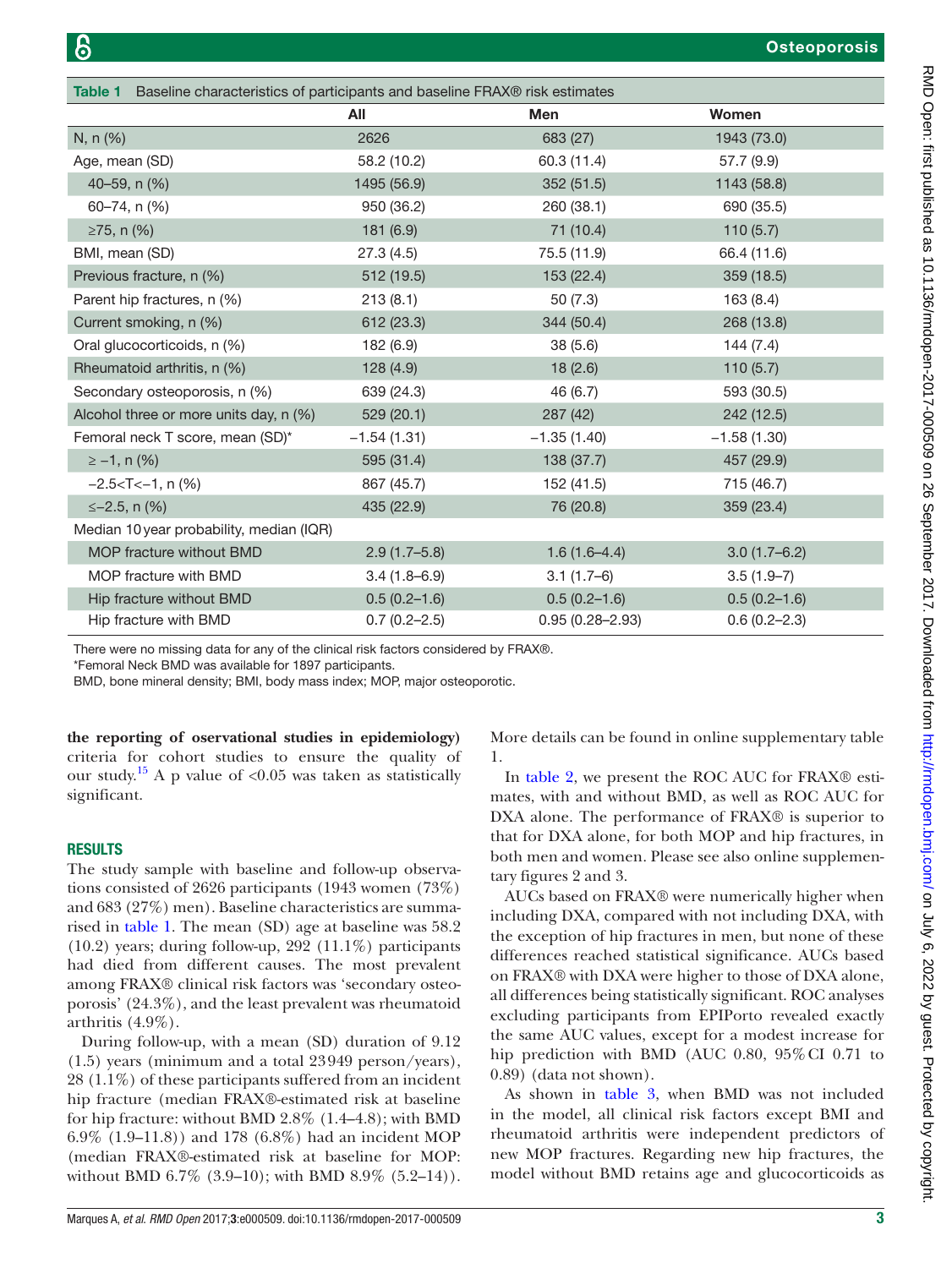<span id="page-3-0"></span>

| ROC area under the curve (AUC) analyses for hip and major osteoporotic fractures<br>Table 2 |                             |                                           |                  |         |                                     |              |         |  |
|---------------------------------------------------------------------------------------------|-----------------------------|-------------------------------------------|------------------|---------|-------------------------------------|--------------|---------|--|
|                                                                                             |                             | <b>Hip fractures</b>                      |                  |         | <b>Major osteoporotic fractures</b> |              |         |  |
|                                                                                             |                             | <b>AUC</b>                                | 95% CI           | p Value | <b>AUC</b>                          | 95% CI       | p Value |  |
|                                                                                             | Women                       |                                           |                  |         |                                     |              |         |  |
|                                                                                             | BMD femoral neck alone 0.68 |                                           | 0.66 to 0.71     | < 0.009 | 0.66                                | 0.63 to 0.68 | < 0.001 |  |
|                                                                                             | FRAX® without BMD           | $0.72$ † ns                               | 0.69 to 0.74     | < 0.001 | $0.75+***$                          | 0.73 to 0.77 | < 0.001 |  |
|                                                                                             | FRAX <sup>®</sup> with BMD  | $0.75$ † $\ddagger$ ** ns                 | 0.62 to 0.87     | < 0.001 | $0.76$ † $\ddagger$ *** ns          | 0.74 to 0.78 | < 0.001 |  |
|                                                                                             | Men                         |                                           |                  |         |                                     |              |         |  |
|                                                                                             | BMD femoral neck alone 0.82 |                                           | 0.78 to 0.86     | < 0.004 | 0.80                                | 0.76 to 0.84 | < 0.001 |  |
|                                                                                             | FRAX® without BMD           | $0.93+***$                                | 0.89 to 0.95     | < 0.001 | $0.81$ t ns                         | 0.76 to 0.85 | < 0.001 |  |
|                                                                                             | FRAX® with BMD              | $0.90$ <sup>+<math>\pm</math>***ns</sup>  | 0.86 to 0.93     | < 0.001 | $0.85 + t^*$ ns                     | 0.81 to 0.88 | < 0.001 |  |
| <b>Both</b>                                                                                 |                             |                                           |                  |         |                                     |              |         |  |
|                                                                                             | BMD femoral neck alone 0.72 |                                           | $0.61$ to $0.83$ | < 0.001 | 0.69                                | 0.64 to 0.73 | < 0.001 |  |
|                                                                                             | FRAX® without BMD           | 0.78                                      | 0.69 to 0.86     | < 0.001 | $0.76+***$                          | 0.72 to 0.79 | < 0.001 |  |
|                                                                                             | FRAX <sup>®</sup> with BMD  | $0.79$ <sup>+<math>\pm</math>***</sup> ns | 0.69 to 0.89     | < 0.001 | $0.78$ † $\ddagger$ *** ns          | 0.74 to 0.82 | < 0.001 |  |
|                                                                                             |                             |                                           |                  |         |                                     |              |         |  |

\*p<0.05.

 $*$ p<0.01.

\*\*\*p<0.001.

†p Value versus same site/gender BMD alone.

‡p Value versus same site/gender FRAX® without BMD.

BMD, bone mineral density; ns, non-significant; ROC, receiver operating characteristic.

significant predictors associated with a history of parent hip fractures.

When BMD was included in the model ([table](#page-4-0) 4), age, glucocorticoids, parent hip fractures, previous osteoporotic fracture, current smoking, secondary osteoporosis and femoral neck BMD were all independent predictors of MOP fractures in our sample. In the model with BMD, parental hip fractures showed the largest predicted risk for MOP fracture (HR 3.69, 95%CI 2.51 to 5.43) and BMD showed the smallest (HR 0.72, 95% CI 0.62 to 0.83).

The only independent predictors of hip fractures were age, BMI and femoral neck BMD. Gender, alcohol usage, secondary osteoporosis and rheumatoid arthritis were

not independently associated with either MOP or hip fractures.

[Table](#page-4-1) 5 shows the calibration of each calculator by comparing the number of observed first new fractures and the at baseline estimated risk by FRAX® (95% CI). FRAX® with and without BMD underestimated incident MOP and overestimated hip fractures in women. In men, the observed rates of first new fractures were within the 95%CI of baseline FRAX® predicted rates.

Regarding age and considering both genders together, the observed number of hip fractures was within the 95%CI of prediction in all ages groups, with the exception of underestimation of the FRAX® with BMD

| <b>FRAX®</b>                             |                      |                  |                                     |           |              |         |  |
|------------------------------------------|----------------------|------------------|-------------------------------------|-----------|--------------|---------|--|
|                                          | <b>Hip fractures</b> |                  | <b>Major osteoporotic fractures</b> |           |              |         |  |
|                                          | <b>HR</b>            | 95% CI           | p Value                             | <b>HR</b> | 95% CI       | p Value |  |
| Sex (men vs women)                       | 0.80                 | 0.31 to 2.08     | 0.642                               | 1.64      | 1.05 to 2.55 | 0.030   |  |
| Age (years)                              | 1.13                 | 1.08 to 1.18     | < 0.001                             | 1.04      | 1.02 to 1.06 | < 0.001 |  |
| BMI ( $\text{kg/m}^2$ )                  | 1.05                 | 0.97 to 1.14     | 0.204                               | 0.98      | 0.94 to 1.01 | 0.206   |  |
| Previous fracture(yes/no)                | 1.44                 | 0.62 to 3.33     | 0.393                               | 2.75      | 2.02 to 3.75 | < 0.001 |  |
| Parent hip fractures (yes/no)            | 3.29                 | 1.31 to 8.19     | 0.011                               | 3.51      | 2.48 to 4.98 | < 0.001 |  |
| Current smoking (yes/no)                 | 0.95                 | $0.29$ to $3.12$ | 0.931                               | 1.32      | 0.87 to 2.01 | 0.196   |  |
| Glucocorticoids (yes/no)                 | 3.33                 | 1.23 to 9.06     | 0.018                               | 2.99      | 1.95 to 4.59 | < 0.001 |  |
| Rheumatoid arthritis (yes/no)            | 1.44                 | 0.38 to 5.48     | 0.594                               | 1.67      | 0.98 to 2.84 | 0.058   |  |
| Secondary osteoporosis (yes/no)          | 1.34                 | 0.56 to 3.22     | 0.514                               | 1.61      | 1.17 to 2.23 | 0.004   |  |
| Alcohol three or more units day (yes/no) | 0.82                 | 0.27 to 2.48     | 0.722                               | 1.52      | 1.04 to 2.21 | < 0.030 |  |
|                                          |                      |                  |                                     |           |              |         |  |

<span id="page-3-1"></span>Table 3 HRs for fracture based on individual FRAX® variables excluding BMD. All variables are defined as prescribed by

BMD, bone mineral density; BMI, body mass index.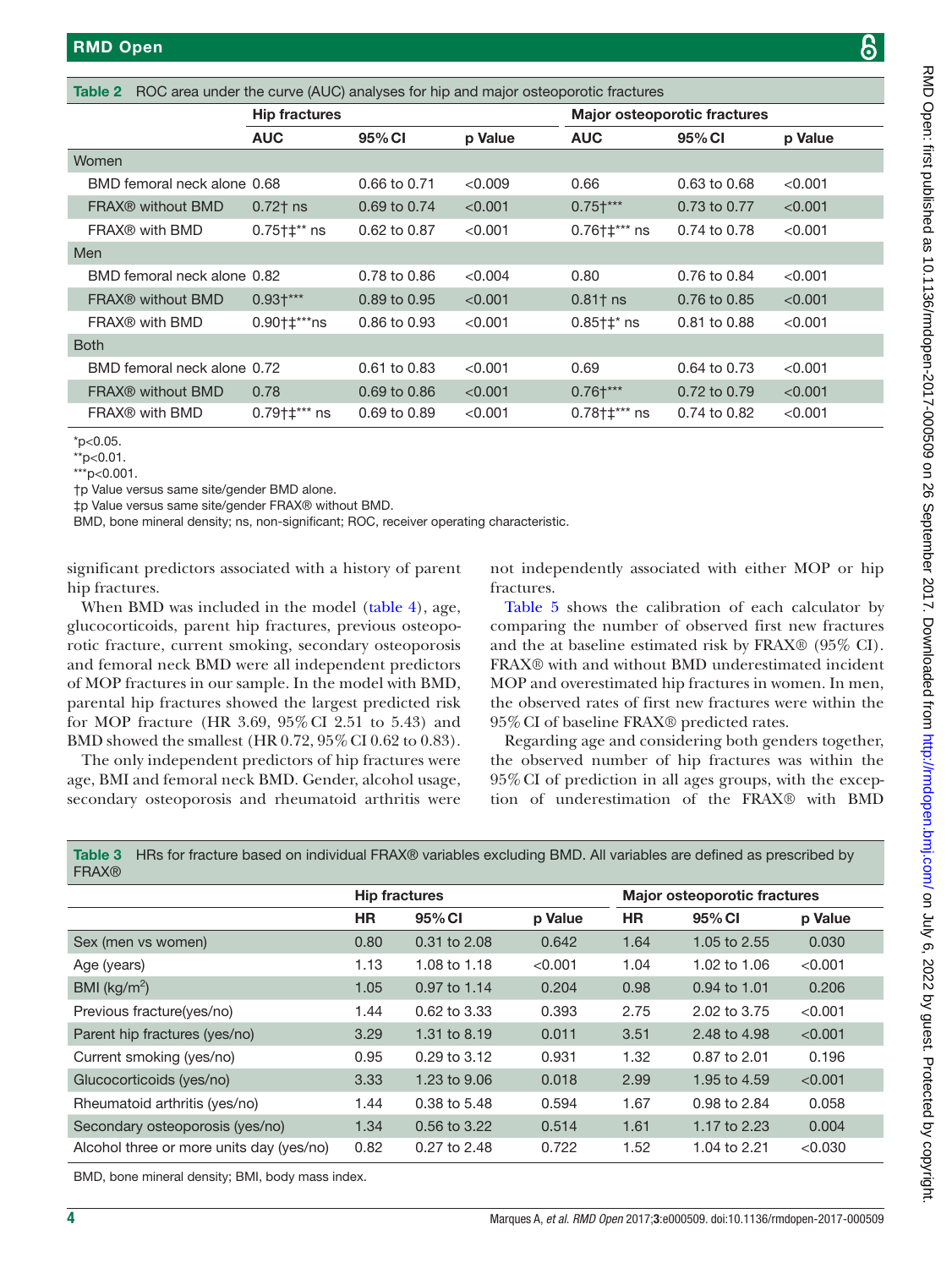<span id="page-4-0"></span>

| HRs for fracture based on individual FRAX® variables including femoral neck BMD<br>Table 4 |                      |              |                                     |           |              |         |
|--------------------------------------------------------------------------------------------|----------------------|--------------|-------------------------------------|-----------|--------------|---------|
|                                                                                            | <b>Hip fractures</b> |              | <b>Major osteoporotic fractures</b> |           |              |         |
|                                                                                            | <b>HR</b>            | 95% CI       | p Value                             | <b>HR</b> | 95% CI       | p Value |
| Sex (men vs women)                                                                         | 0.58                 | 0.21 to 1.59 | 0.287                               | 1.32      | 0.80 to 2.20 | 0.276   |
| Age (years)                                                                                | 1.12                 | 1.07 to 1.18 | < 0.001                             | 1.03      | 1.01 to 1.05 | 0.006   |
| BMI ( $\text{kg/m}^2$ )                                                                    | 1.14                 | 1.04 to 1.25 | 0.007                               | 1.01      | 0.97 to 1.05 | 0.598   |
| Previous fracture(yes/no)                                                                  | 1.23                 | 0.48 to 3.11 | 0.669                               | 2.47      | 1.72 to 3.55 | < 0.001 |
| Parent hip fractures (yes/no)                                                              | 1.44                 | 0.42 to 4.95 | 0.560                               | 3.69      | 2.51 to 5.43 | < 0.001 |
| Current smoking (yes/no)                                                                   | 2.45                 | 0.69 to 8.68 | 0.165                               | 1.72      | 1.05 to 2.81 | 0.031   |
| Glucocorticoids (yes/no)                                                                   | 2.62                 | 0.92 to 7.49 | 0.072                               | 2.80      | 1.78 to 4.41 | < 0.001 |
| Rheumatoid arthritis (yes/no)                                                              | 1.68                 | 0.42 to 6.69 | 0.461                               | 1.36      | 0.74 to 2.48 | 0.318   |
| Secondary osteoporosis (yes/no)                                                            | 1.22                 | 0.48 to 3.09 | 0.673                               | 1.43      | 1.00 to 2.05 | 0.049   |
| Alcohol three or more units day (yes/no)                                                   | 1.14                 | 0.32 to 4.11 | 0.842                               | 1.30      | 0.78 to 2.17 | 0.323   |
| Femoral neck T score                                                                       | 0.60                 | 0.41 to 0.87 | 0.007                               | 0.72      | 0.62 to 0.83 | < 0.001 |

BMD, bone mineral density; BMI, body mass index.

estimate for the group aged  $<00$  years. For MOP fractures, the baseline FRAX® estimate also underestimated the risk for those under the age of 75 years. The agreement between predicted and observed rats above this age was better, although the number of observed new first fractures was small.

Kaplan-Meier survival models showed that a similar number of new first fractures occurs every year in all three cohorts (data not shown). Based on this observation, we estimated that 12 MOP fractures would have occurred in the 2.5 missing years of follow-up in EPIPorto, which are unaccounted for. The impact of this difference of follow-up was evaluated through sensitivity analysis, as described above.

## **DISCUSSION**

In this study in a cohort of general population, we used several approaches to compare the predictive performance of baseline FRAX® estimates with and without

<span id="page-4-1"></span>

| Table 5       | FRAX®-estimated and observed number of first new fractures during follow-up |                                        |                 |                                     |  |  |
|---------------|-----------------------------------------------------------------------------|----------------------------------------|-----------------|-------------------------------------|--|--|
|               |                                                                             | FRAX <sup>®</sup> without BMD (n=2626) |                 | FRAX <sup>®</sup> with BMD (n=1986) |  |  |
|               | <b>Observed</b>                                                             | Estimated (95% CI)                     | <b>Observed</b> | Estimated (95% CI)                  |  |  |
| Women         |                                                                             |                                        |                 |                                     |  |  |
| <b>MOP</b>    | 145                                                                         | 97.5 (78.6 to 116.3)                   | 116             | 91.3 (73.1 to 109.4)                |  |  |
| Hip           | 20                                                                          | 30.9 (20.1 to 41.8)                    | 17              | 35.8 (24.2 to 44.4)                 |  |  |
| Men           |                                                                             |                                        |                 |                                     |  |  |
| <b>MOP</b>    | 33                                                                          | 24.9 (15.3 to 34.6)                    | 23              | 18.9 (10.6 to 27.2)                 |  |  |
| Hip           | 8                                                                           | 9.9 (3.82 to 16.1)                     | 7               | 10.3 (4.1 to 16.5)                  |  |  |
| Women and Men |                                                                             |                                        |                 |                                     |  |  |
| <b>MOP</b>    | 178                                                                         | 122.4 (101.3 to 143.6)                 | 139             | 116.2 (95.7 to 136.7)               |  |  |
| <b>Hip</b>    | 28                                                                          | 40.9 (28.4 to 53.3)                    | 24              | 48.7 (35.2 to 62.2)                 |  |  |
|               | Age <60 years                                                               |                                        |                 |                                     |  |  |
| <b>MOP</b>    | 69                                                                          | 34.7 (23.3 to 46.1)                    | 52              | 36.8 (25.1 to 48.5)                 |  |  |
| Hip           |                                                                             | 5.5 (0.9 to 10.1)                      | 1               | 12.4 (5.5 to 19.2)                  |  |  |
|               | Age 60-75 years                                                             |                                        |                 |                                     |  |  |
| <b>MOP</b>    | 97                                                                          | 67 (51.5 to 82.5)                      | 77              | 60.4 (45.9 to 75)                   |  |  |
| <b>Hip</b>    | 21                                                                          | 24.1 (14.6 to 33.7)                    | 18              | 26.3 (16.5 to 36.1)                 |  |  |
|               | Age >75 years                                                               |                                        |                 |                                     |  |  |
| <b>MOP</b>    | 12                                                                          | 21 (12.7 to 29.3)                      | 10              | 13.7 (7.08 to 20.3)                 |  |  |
| Hip           | 6                                                                           | 11.4 (5.06 to 17.8)                    | 5               | 7.8 (2.6 to 13)                     |  |  |

BMD, bone mineral density; MOP, major osteoporotic.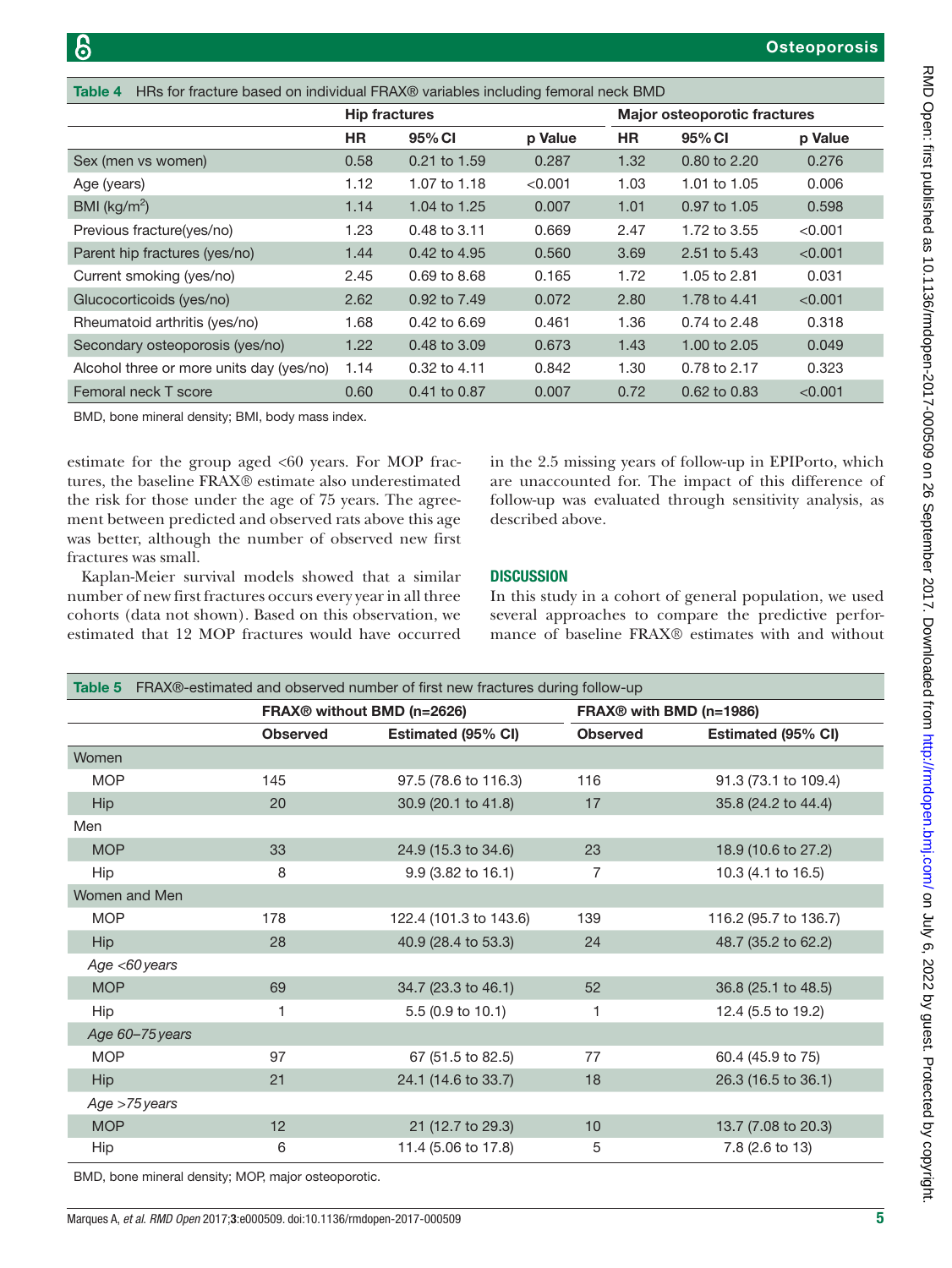BMD with observed first new fractures during follow-up. FRAX® is designed to predict the risk of fracture and does not distinguish the risk of multiple fractures in one individual. That is why our data were censored at the first fracture.

AUC ROC values of baseline FRAX® estimates ranged from 0.78 to 0.79 for hip fracture and from 0.76 to 0.78 for MOP fracture, indicating moderate discriminative ability of FRAX®, with and without BMD, for predicting both hip and MOP fractures in both genders. The AUC ROC values for BMD alone were 0.72 for hip fractures and 0.69 for MOP fracture. FRAX® estimates with and without BMD have a better performance than has BMD alone. No significant differences were found between the predictive performance of FRAX® estimates with and without BMD.

The prediction of first new hip fractures was more reliable than that of MOP fractures, which is in agreement with previous studies.<sup>16–22</sup> The performance of the tool was higher in males than in females, for both groups of fractures.[18 23](#page-6-11)

AUC ROC values found in our study are generally higher than those found in a recent meta-analysis.<sup>12</sup> This may be related to the higher quality of methods used in our study and the full respect for the conditions of FRAX® applicability predicted in its development process<sup>4 10</sup>; in contrast with most previous studies, we included participants from the general population and considered all clinical risk factors included in FRAX® using the exact definitions provided by the tool; we only included cases with a complete set of clinical data, and we accounted for participants who died during follow-up. Our only limitation in this respect was the shorter duration of follow-up in one of the cohorts. The prevalence of clinical risk factors was similar to other studies, with exception of secondary osteoporosis and consumption of alcohol and tobacco that were higher in our study, which may be related to the systematic questioning about these risk factors. We also found that the individual risk factors used by FRAX® had significant independent contributions to fracture prediction. Age and glucocorticoid use were strongly associated with new first MOP and hip fracture risk in both models (with and without BMD).

FRAX®, with and without BMD, underestimated incident MOP and overestimated hip fractures in women, while in men the observed number of both types of fractures was within the 95% CI of the prediction, both with and without BMD. These results are similar with those found in other studies<sup>16 20 21 24 25</sup> and a systematic review.<sup>[26](#page-6-12)</sup> We hypothesise that the discrepancies between the observed and predicted rates of fractures in females may be related to the fact that for the construction of Portuguese FRAX® algorithm, we have only used actual national epidemiological data for hip fractures, the rate for the MOP fractures being estimated using Swedish age specific ratios. $27$  When considering age, the number of observed first new MOP fractures was higher than

estimated until the age of 75 years. There was good agreement regarding hip fractures in all age groups.

Overall, our results show that the FRAX® algorithm with clinical risk factors has a better performance at predicting the rate of first new fractures than BMD alone. This is in agreement with previous studies. $3^{18}$  They also demonstrate that adding BMD to the clinical risk factors brings no improvement to FRAX® prediction, in terms of AUC ROC or rates of observed versus predicted fractures. This is the case in both men and women, MOP and hip fractures. The impact of DXA on FRAX® performance has, to the best of our knowledge, not been investigated before. Our observations question the cost-effectiveness of DXA measurements for the purpose of predicting fractures in the general population.

Some limitations of this study need to be acknowledged. Our dropout rate was 25.2%, which is considerable, although similar to that reported in other prospective cohort studies of FRAX®.<sup>[28–30](#page-6-14)</sup> Patients lost to follow-up did not differ significantly for those included in the analyses in terms of clinical risk factors included in FRAX® (data not shown). Fracture events were self-reported and only confirmed in the SAOL cohort by clinical file review. During follow-up, 7.6% of participants used antiosteoporotic agents at some time, which reflects the low rate of treatment of osteoporosis in the general Portuguese population.<sup>31</sup> Such treatment may have prevented some fractures, potentially contributing to the overestimation of the fracture risk, even though recent studies have been unable to show this effect in open population-based studies.<sup>32</sup> <sup>33</sup> We investigated the performance of FRAX® Portugal,we are unable to comment on the calibration or discrimination of other country-specific FRAX® tools. Follow-up in the EPIPorto cohort was shorter than the 10-year timeline of FRAX®. This did not have a relevant impact regarding the ROC analyses but may have artificially reduced, although slightly, the underestimation of the actual number of fractures by FRAX®.

Our study has several strengths: it is a multicentre cohort of participants recruited from the general population, the average duration of follow-up was 8.7 years, the clinical risk factors included in FRAX® were collected in all participants and we also considered death hazard. These qualities support the validity of the results in the population expected to receive the test in daily practice.

The FRAX® tool has been incorporated in the clinical guidelines for osteoporosis of several countries.<sup>[34](#page-7-1)</sup> The data presented in this paper have already influenced the recent Portuguese recommendations<sup>[35](#page-7-2)</sup>; both the requirement of DEXA (Dual-energy X-ray absorptiometry) and the initiation of treatment are based on estimates of the actual risk of fracture by FRAX®, with or without BMD T scores

#### **CONCLUSION**

A moderate performance of FRAX® was found in both men and women, with higher AUCs ROC than those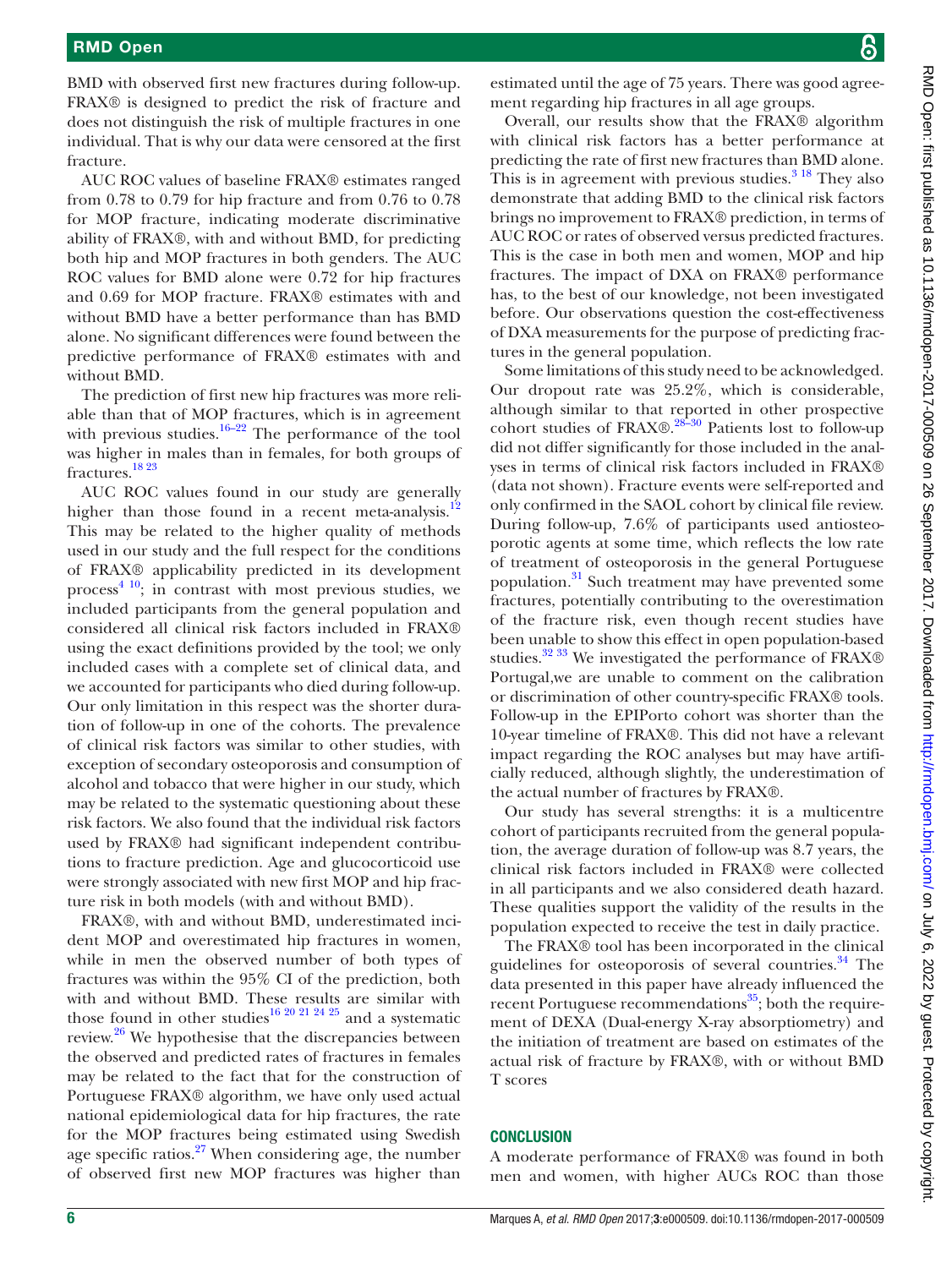- fracture risk assessment using lumbar spine and femoral neck bone density measurements: derivation and validation of a hybrid system. *[J Bone Miner Res](http://dx.doi.org/10.1002/jbmr.248)* 2011;26:460–7.
- assessment instruments for predicting osteoporotic fracture risk: a systematic review. *[Osteoporos Int](http://dx.doi.org/10.1007/s00198-013-2504-5)* 2014;25:23–49.
- <span id="page-6-13"></span>estimation of osteoporotic fracture probability in Portugal. *Acta Reumatol Port* 2013;38:104–12.
- <span id="page-6-14"></span>28. Fewtrell MS, Kennedy K, Singhal A, *et al*. How much loss to followup is acceptable in long-term randomised trials and prospective studies? *[Arch Dis Child](http://dx.doi.org/10.1136/adc.2007.127316)* 2008;93:458–61.
- 29. Kristman V, Manno M, Côté P. Loss to follow-up in cohort studies: how much is too much? *[Eur J Epidemiol](http://dx.doi.org/10.1023/B:EJEP.0000036568.02655.f8)* 2004;19:751–60.
- 30. von Elm E, Altman DG, Egger M, *et al*. Strengthening the Reporting of Observational Studies in Epidemiology (STROBE) statement: guidelines for reporting observational studies. *[BMJ](http://dx.doi.org/10.1136/bmj.39335.541782.AD)* 2007;335:806–8.
- <span id="page-6-15"></span>31. Marques A, Lourenço Ó, da Silva JA; Portuguese Working Group for the Study of the Burden of Hip Fractures in Portugal. The burden of osteoporotic hip fractures in Portugal: costs, health related quality of life and mortality. *[Osteoporos Int](http://dx.doi.org/10.1007/s00198-015-3171-5)* 2015;26:2623–30.

reported in the derivation and validation cohorts studied by the WHO Collaborating Centre<sup>[3](#page-6-2)</sup> and considered in a recent meta-analyses.[12](#page-6-6) The performance was better for hip than for MOP fractures, in males than in females, and in participants over the age of 75 years. Adding BMD to the model did not improve FRAX® performance.

## Author affiliations

<sup>1</sup>Rheumatology Department, Centro Hospitalar e Universitário de Coimbra, Clínica Universitária de Reumatologia, University of Coimbra, Coimbra, Portugal <sup>2</sup>Coimbra Nursing School, Esenfc, Health Sciences Research Unit: Nursing (UICiSA:E), Coimbra, Portugal

<sup>3</sup>EPIUnit - Institute of Public Health and Porto Medical School, University of Porto, Porto, Portugal

4 Instituto Português de Reumatologia, Lisboa, Portugal

5 Arthritis Research UK Centre for Epidemiology, Division of Musculoskeletal & Dermatological Sciences, School of Biological Sciences, Faculty of Biology, Medicine and Health, The University of Manchester, Manchester, UK

<sup>6</sup>Department of Rheumatology and Clinical Immunology, University Medical Center, Utrecht, The Netherlands

<sup>7</sup> NIHR Manchester Biomedical Research Centre, Central Manchester University Hospitals NHS Foundation Trust, Manchester Academic Health Science Centre, Manchester, UK

Contributors AM and JAPS were responsible for conceiving the project. AM and RL were responsible for data collection. AM performed the data management and statistical analysis in collaboration with RL, SMMV, JJ and JAPS. AM wrote the paper in collaboration with all coauthors. All coauthors read the report and made suggestions about its content.

Funding This study was supported by unrestricted grants from the Direção Geral da Saúde and Amgen, which had no role in the design of the study, the writing or review of the paper.

Competing interests None declared.

Patient consent Obtained.

Ethics approval The Research Ethics Board of Faculty of Medicine of Coimbra University approved the current analysis. All participants gave informed consent before taking part.

Provenance and peer review Not commissioned; externally peer reviewed.

Data sharing statement No additional data are available.

Open Access This is an Open Access article distributed in accordance with the Creative Commons Attribution Non Commercial (CC BY-NC 4.0) license, which permits others to distribute, remix, adapt, build upon this work non-commercially, and license their derivative works on different terms, provided the original work is properly cited and the use is non-commercial. See: [http://creativecommons.org/](http://creativecommons.org/licenses/by-nc/4.0/) [licenses/by-nc/4.0/](http://creativecommons.org/licenses/by-nc/4.0/)

© Article author(s) (or their employer(s) unless otherwise stated in the text of the article) 2017. All rights reserved. No commercial use is permitted unless otherwise expressly granted.

## **References**

- <span id="page-6-0"></span>1. Kanis JA, Odén A, McCloskey EV, *et al*. A systematic review of hip fracture incidence and probability of fracture worldwide. *[Osteoporos](http://dx.doi.org/10.1007/s00198-012-1964-3)  [Int](http://dx.doi.org/10.1007/s00198-012-1964-3)* 2012;23:2239–56.
- <span id="page-6-1"></span>2. Kanis JA, McCloskey EV, Johansson H, *et al*. European guidance for the diagnosis and management of osteoporosis in postmenopausal women. *[Osteoporos Int](http://dx.doi.org/10.1007/s00198-012-2074-y)* 2013;24:23–57.
- <span id="page-6-2"></span>3. Kanis JA, Oden A, Johnell O, *et al*. The use of clinical risk factors enhances the performance of BMD in the prediction of hip and osteoporotic fractures in men and women. *[Osteoporos Int](http://dx.doi.org/10.1007/s00198-007-0343-y)* 2007;18:1033–46.
- <span id="page-6-4"></span>4. Kanis JA, Hans D, Cooper C, *et al*. Interpretation and use of FRAX in clinical practice. *[Osteoporos Int](http://dx.doi.org/10.1007/s00198-011-1713-z)* 2011;22:2395–411.
- <span id="page-6-3"></span>5. Kanis JA, Johansson H, Oden A, *et al*. Worldwide uptake of FRAX. *[Arch Osteoporos](http://dx.doi.org/10.1007/s11657-013-0166-8)* 2014;9:166.
- 6. Briot K, Cortet B, Thomas T, *et al*. 2012 update of French guidelines for the pharmacological treatment of postmenopausal osteoporosis. *[Joint Bone Spine](http://dx.doi.org/10.1016/j.jbspin.2012.02.014)* 2012;79:304–13.
- 7. Papaioannou A, Morin S, Cheung AM, *et al*. 2010 clinical practice guidelines for the diagnosis and management of osteoporosis in Canada: summary. *[CMAJ](http://dx.doi.org/10.1503/cmaj.100771)* 20102010;182:1864–73;182:1864–73.
- 8. Cosman F, de Beur SJ, LeBoff MS, *et al*. Clinician's guide to prevention and treatment of osteoporosis. *[Osteoporos Int](http://dx.doi.org/10.1007/s00198-014-2794-2)* 2014;25:2359–81.
- 9. Kanis JA, McCloskey EV, Johansson H, *et al*. Case finding for the management of osteoporosis with FRAX--assessment and intervention thresholds for the UK. *[Osteoporos Int](http://dx.doi.org/10.1007/s00198-008-0712-1)* 2008;19:1395–408.
- <span id="page-6-5"></span>10. Kanis JA, Oden A, Johansson H, *et al*. Pitfalls in the external validation of FRAX. *[Osteoporos Int](http://dx.doi.org/10.1007/s00198-011-1846-0)* 2012;23:423–31.
- 11. Kanis JA, McCloskey EV, Harvey NC, *et al*. Intervention thresholds and the diagnosis of osteoporosis. *[J Bone Miner Res](http://dx.doi.org/10.1002/jbmr.2531)* 2015;30:1747–53.
- <span id="page-6-6"></span>12. Marques A, Ferreira RJ, Santos E, *et al*. The accuracy of osteoporotic fracture risk prediction tools: a systematic review and meta-analysis. *[Ann Rheum Dis](http://dx.doi.org/10.1136/annrheumdis-2015-207907)* 2015;74:1958–67.
- <span id="page-6-7"></span>13. Kelly TL, Wilson KE, Heymsfield SB. Dual energy X-Ray absorptiometry body composition reference values from NHANES. *[PLoS One](http://dx.doi.org/10.1371/journal.pone.0007038)* 2009;4:e7038.
- <span id="page-6-8"></span>14. Cook NR. Statistical evaluation of prognostic versus diagnostic models: beyond the ROC curve. *[Clin Chem](http://dx.doi.org/10.1373/clinchem.2007.096529)* 2008;54:17–23.
- <span id="page-6-9"></span>15. von Elm E, Altman DG, Egger M, *et al*. The Strengthening the Reporting of Observational Studies in Epidemiology (STROBE) statement: guidelines for reporting observational studies. *[Prev Med](http://dx.doi.org/10.1016/j.ypmed.2007.08.012)* 2007;45:247–51.
- <span id="page-6-10"></span>16. Bolland MJ, Siu AT, Mason BH, *et al*. Evaluation of the FRAX and Garvan fracture risk calculators in older women. *[J Bone Miner Res](http://dx.doi.org/10.1002/jbmr.215)* 2011;26:420–7.
- 17. Cheung EY, Bow CH, Cheung CL, *et al*. Discriminative value of FRAX for fracture prediction in a cohort of Chinese postmenopausal women. *[Osteoporos Int](http://dx.doi.org/10.1007/s00198-011-1647-5)* 2012;23:871–8.
- <span id="page-6-11"></span>18. Ettinger B, Ensrud KE, Blackwell T, *et al*. Performance of FRAX in a cohort of community-dwelling, ambulatory older men: the Osteoporotic fractures in men (MrOS) study. *[Osteoporos Int](http://dx.doi.org/10.1007/s00198-012-2215-3)* 2013;24:1185–93.
- 19. Leslie WD, Lix LM, Johansson H, *et al*. Independent clinical validation of a Canadian FRAX tool: fracture prediction and model calibration. *[J Bone Miner Res](http://dx.doi.org/10.1002/jbmr.123)* 2010;25:2350–8.
- 20. Sornay-Rendu E, Munoz F, Delmas PD, *et al*. The FRAX tool in French women: how well does it describe the real incidence of fracture in the OFELY cohort? *[J Bone Miner Res](http://dx.doi.org/10.1002/jbmr.106)* 2010;25:2101–7.
- 21. Tamaki J, Iki M, Kadowaki E, *et al*. Fracture risk prediction using FRAX®: a 10-year follow-up survey of the Japanese Population-Based Osteoporosis (JPOS) Cohort Study. *[Osteoporos Int](http://dx.doi.org/10.1007/s00198-011-1537-x)* 2011;22:3037–45.
- 22. Trémollieres FA, Pouillès JM, Drewniak N, *et al*. Fracture risk prediction using BMD and clinical risk factors in early postmenopausal women: sensitivity of the WHO FRAX tool. *[J Bone](http://dx.doi.org/10.1002/jbmr.12)  [Miner Res](http://dx.doi.org/10.1002/jbmr.12)* 2010;25:1002–9.
- 23. Friis-Holmberg T, Rubin KH, Brixen K, *et al*. Fracture risk prediction using phalangeal bone mineral density or FRAX(®)?-A Danish cohort study on men and women. *[J Clin Densitom](http://dx.doi.org/10.1016/j.jocd.2013.03.014)* 2014;17:7–15.
- 24. Leslie WD, Lix LM; Manitoba Bone Density Program. Absolute
- 25. Collins GS, Mallett S, Altman DG. Predicting risk of osteoporotic and hip fracture in the United Kingdom: prospective independent and external validation of QFractureScores. *[BMJ](http://dx.doi.org/10.1136/bmj.d3651)* 2011;342:d3651.
- <span id="page-6-12"></span>26. Nayak S, Edwards DL, Saleh AA, *et al*. Performance of risk
- 27. Marques A, Mota A, Canhão H, *et al*. A FRAX model for the

## ĥ